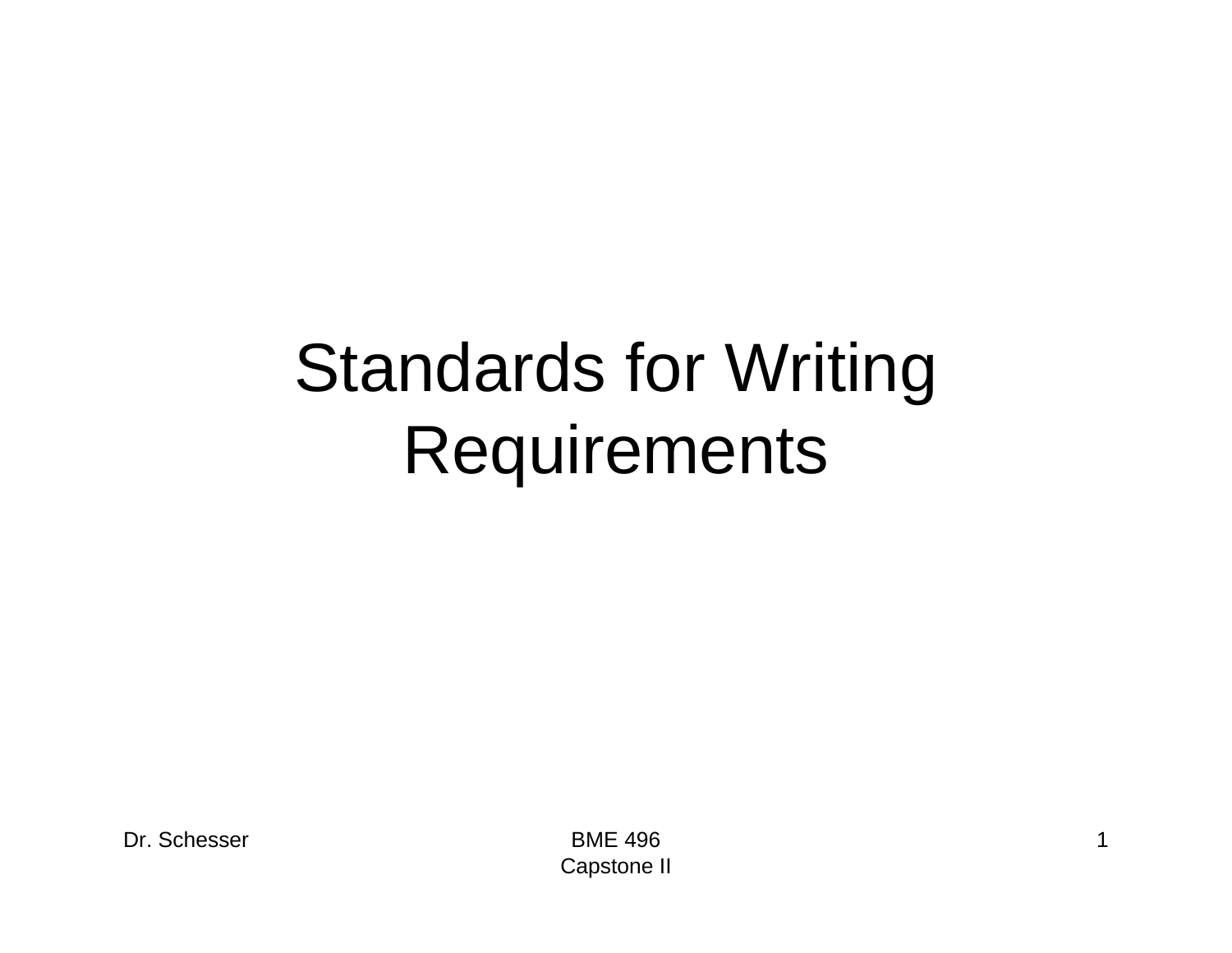#### Standards for Requirements **Documents**

- Based on the ANSI/IEEE Guide to Software Requirements STD 830-1984
- Requirements use the "shall" language
	- – The system shall allow users to only enter numerical data.
- Requirements are clearly numbered
- Requirements should not be confused with background information
- Requirements are concise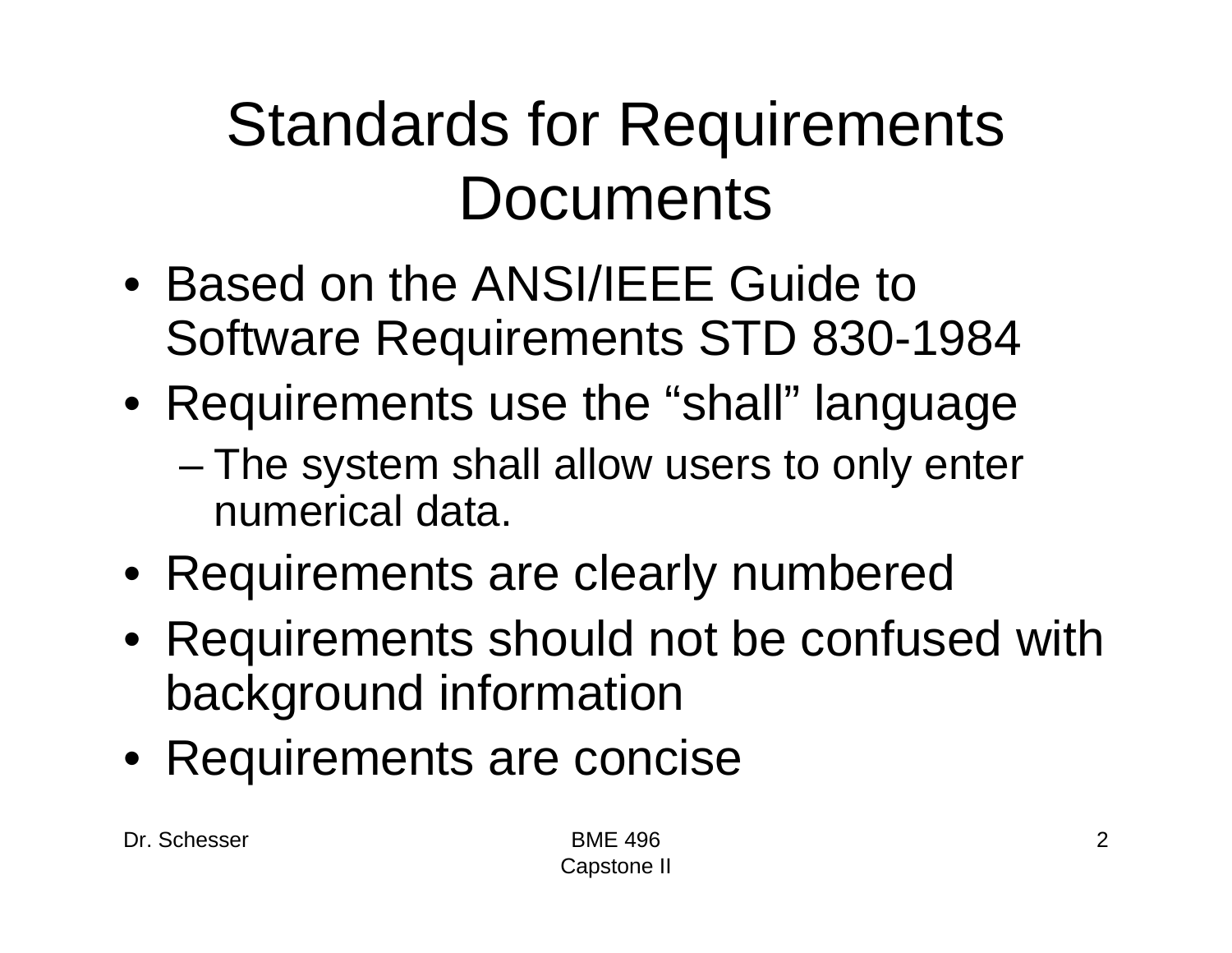#### **Characteristics of a Good Requirements Document**

- $\bullet$  A good Requirements Document is:
	- 1. Unambiguous
	- 2. Complete
	- 3. Verifiable
	- 4. Consistent
	- 5. Modifiable
	- 6. Traceable
	- 7. Usable during the Operation and Maintenance Phase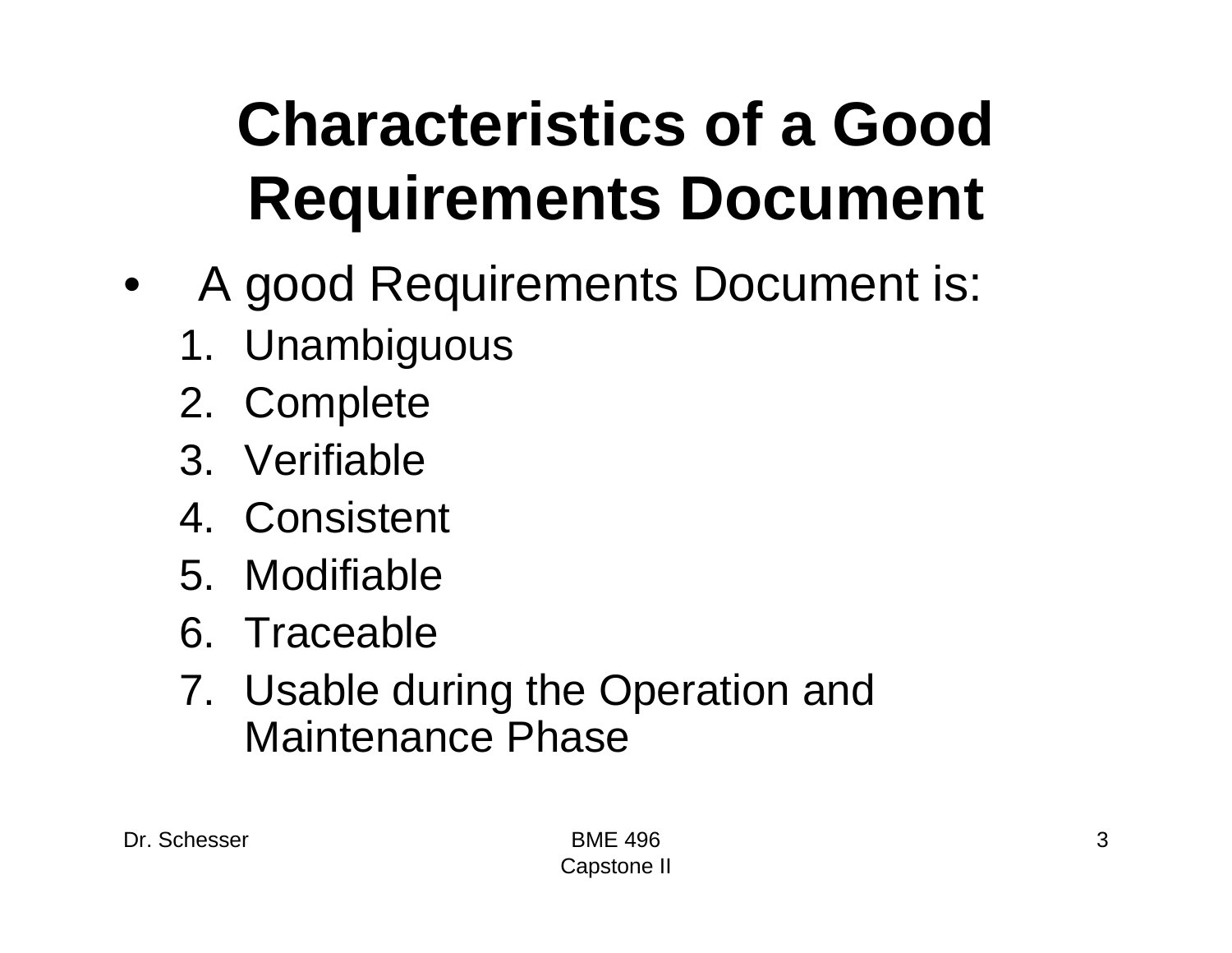## **Unambiguous**

- • A Requirements Document is unambiguous if and only if every requirement stated therein has only one interpretation.
	- 1. As a minimum, this requires that each characteristic of the final product be described using a single unique term.
	- 2. In cases where a term used in a particular context could have multiple meanings, the term must be included in a glossary where its meaning is made more specific.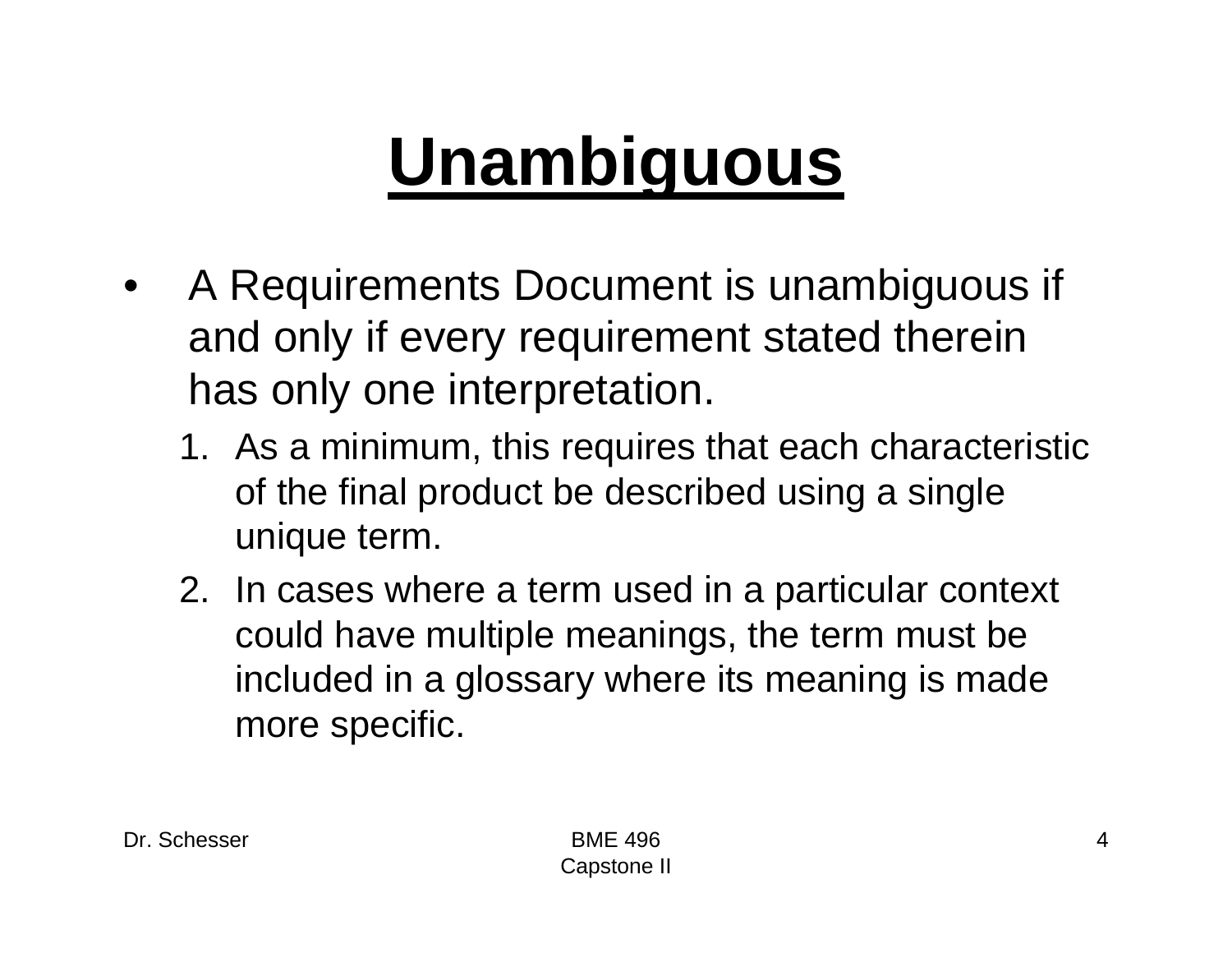## **Complete**

- • A Requirements Document is complete if it possesses the following qualities:
	- 1. Inclusion of all significant requirements, whether relating to functionality, performance, design constraints, attributes or external inter-faces.
	- 2. Definition of the responses of the system to all realizable classes of inputs in all realizable classes of situations. Note that it is important to specify the responses to valid and invalid input values.
	- 3. Conformity to any standard that applies to it. If a particular section of the standard is not applicable, the Requirements Document should include the section number and an explanation of why it is not applicable.
	- 4. Full labeling and referencing of all figures, tables, and diagrams in the Requirements Document and definition of all terms and units of measure.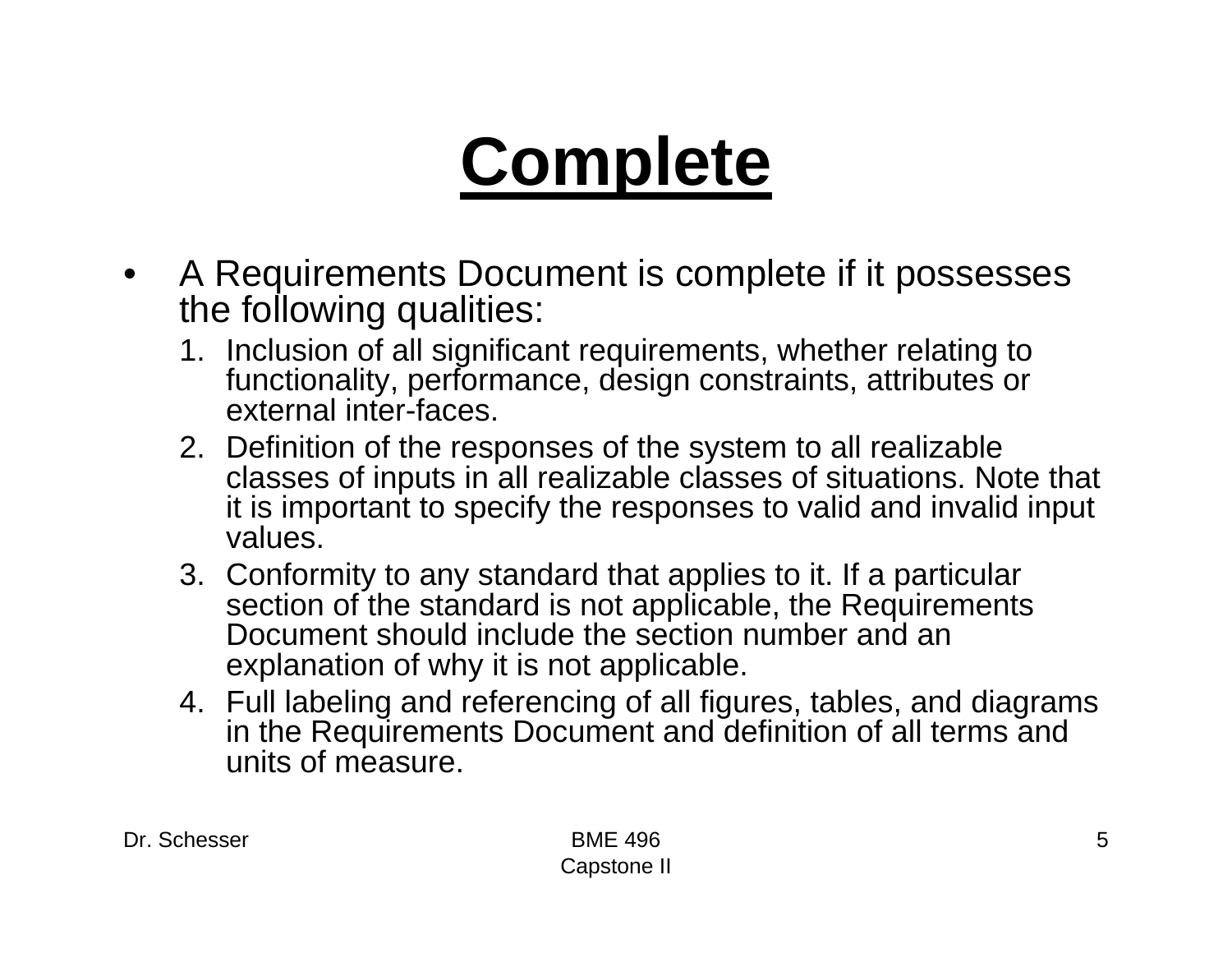# **Verifiable**

• A Requirements Document is verifiable if and only if every requirement stated therein is verifiable. A requirement is verifiable if and only if there exists some finite cost-effective process with which a person or machine can check that the system product meets the requirement.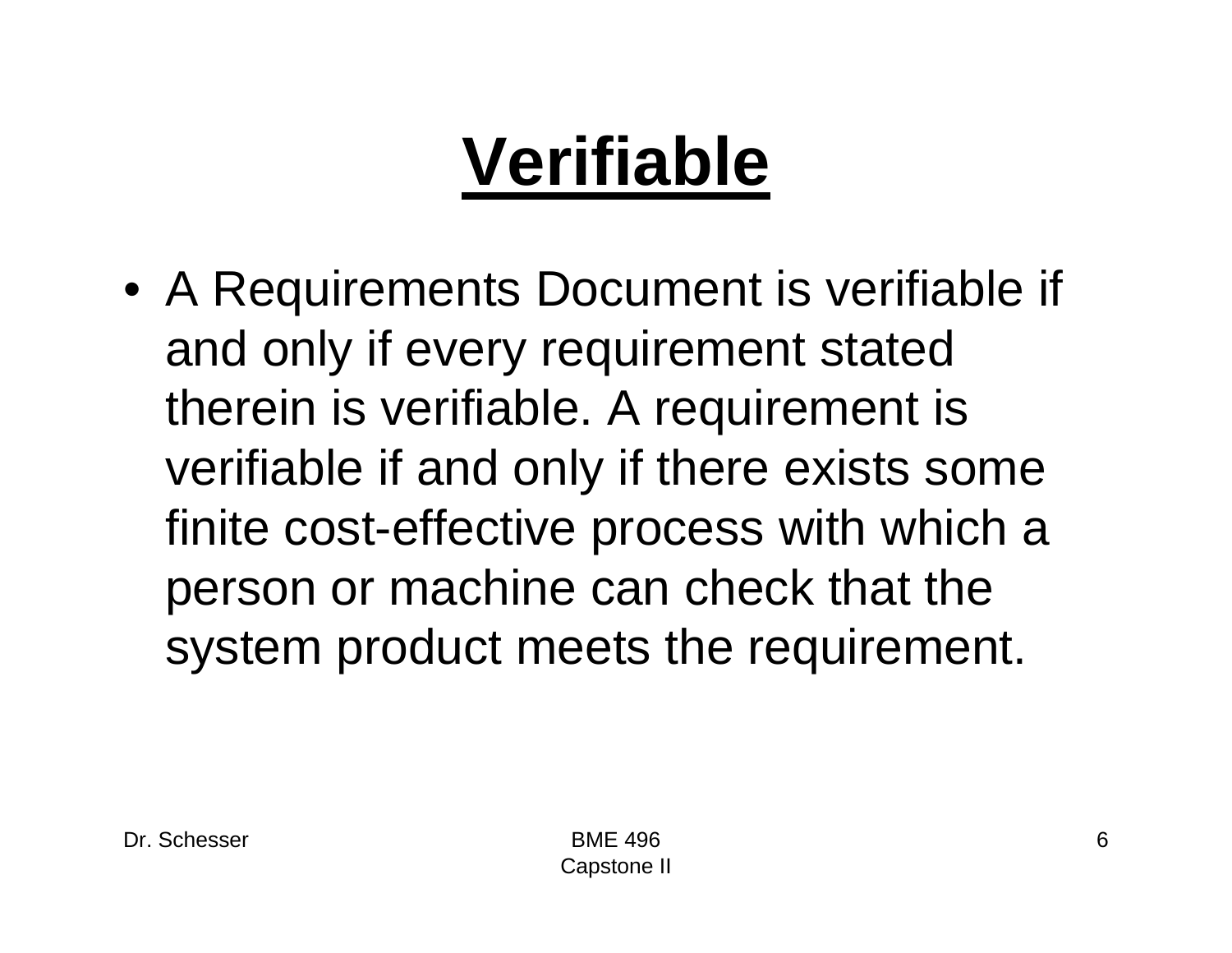# **Verifiable continued**

Examples of non-verifiable requirements include statements such as:

- *The product shall work well,* or *The product shall have a good human interface.* These requirements cannot be verified because it is impossible to define the terms *good* or *well.*
- *The program shall never enter an infinite loop.* This requirement is non-verifiable because the testing of this quality is theoretically impossible.
- *The output of the program shall usually be given within 10 s.* This requirement is non-verifiable because the term *usually* cannot be measured.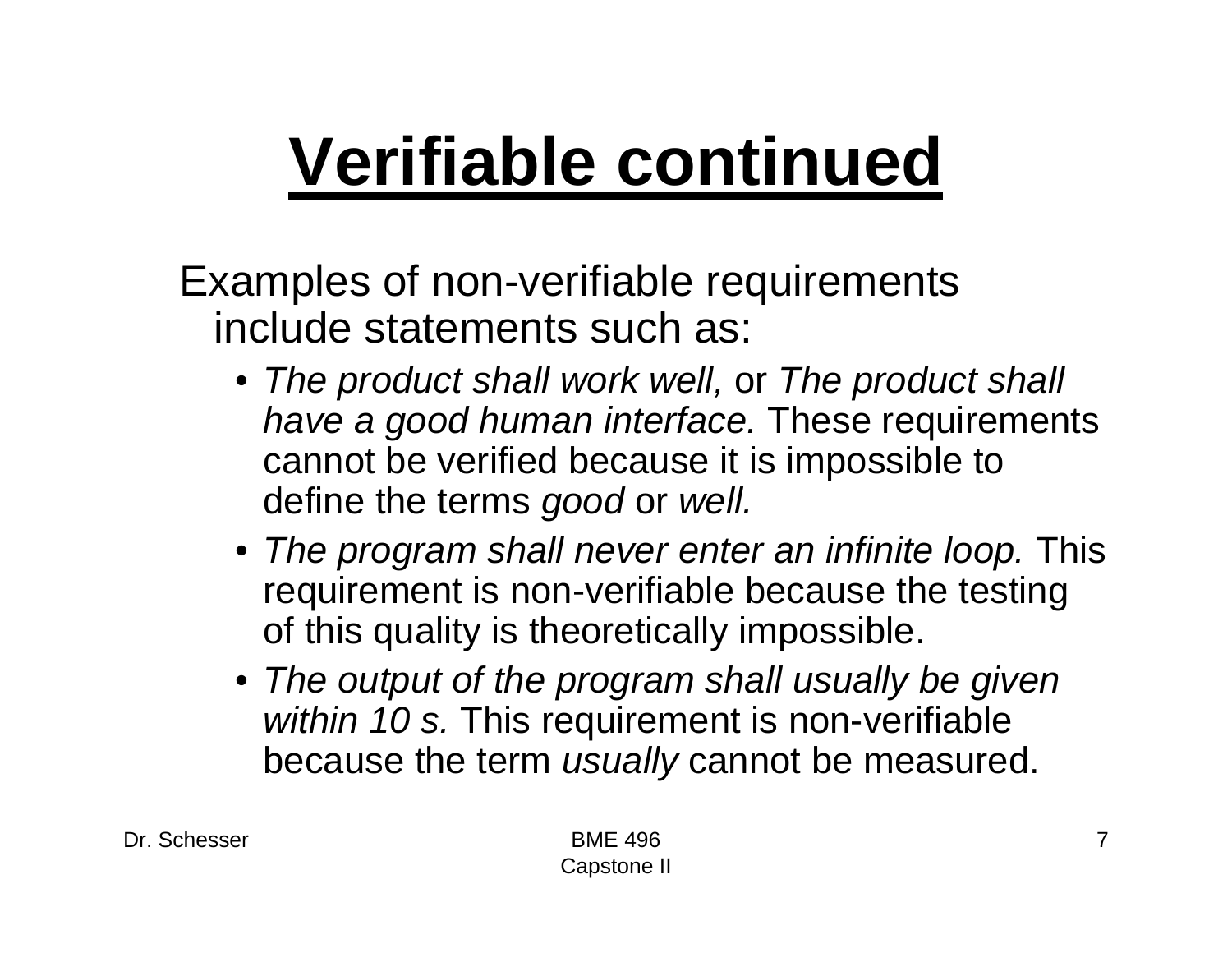## **Verifiable continued**

- An example of a verifiable statement is
	- *The output of the program shall be given within 20 s of event X,* 60% *of the time; and shall be given within 30 s of event* X, 100% *of the time.* This statement can be verified because it uses concrete terms and measurable quantities.
- If a method cannot be devised to determine whether the system meets a particular requirement, then that requirement should be removed or revised.
- If a requirement is not expressible in verifiable terms at the time the Requirements Document is prepared, then a point in the development cycle (review, test plan issue, etc) should be identified at which the requirement must be put into a verifiable form.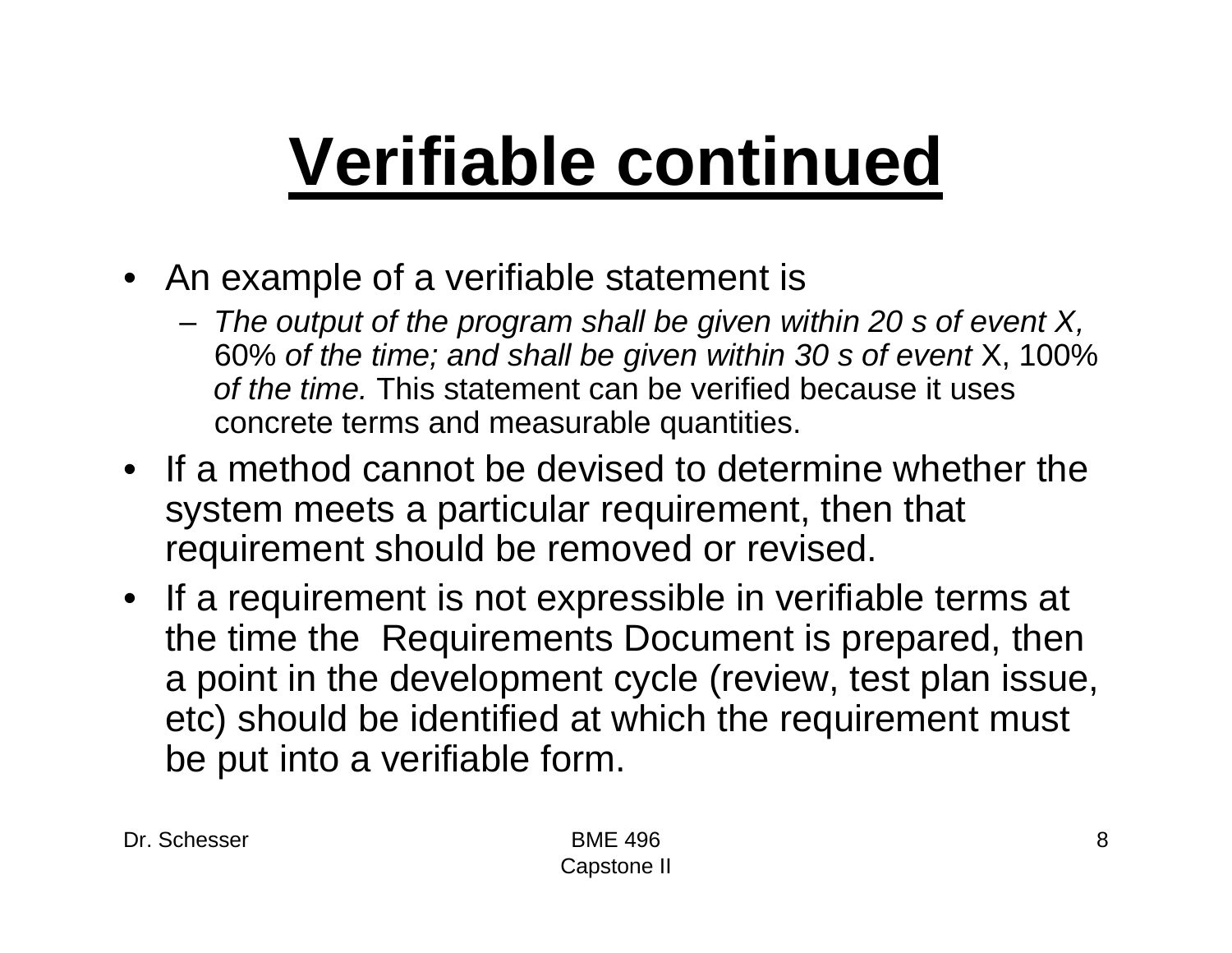## **Consistent**

- A Requirements Document is consistent if and only if no set of individual requirements described in it conflict.
- There are three types of likely conflicts in a Requirements Document:
	- 1. Two or more requirements might describe the same real world object but use different terms for that object. For example, a program's request for a user input might be called a *prompt* in one requirement and a *cue* in another.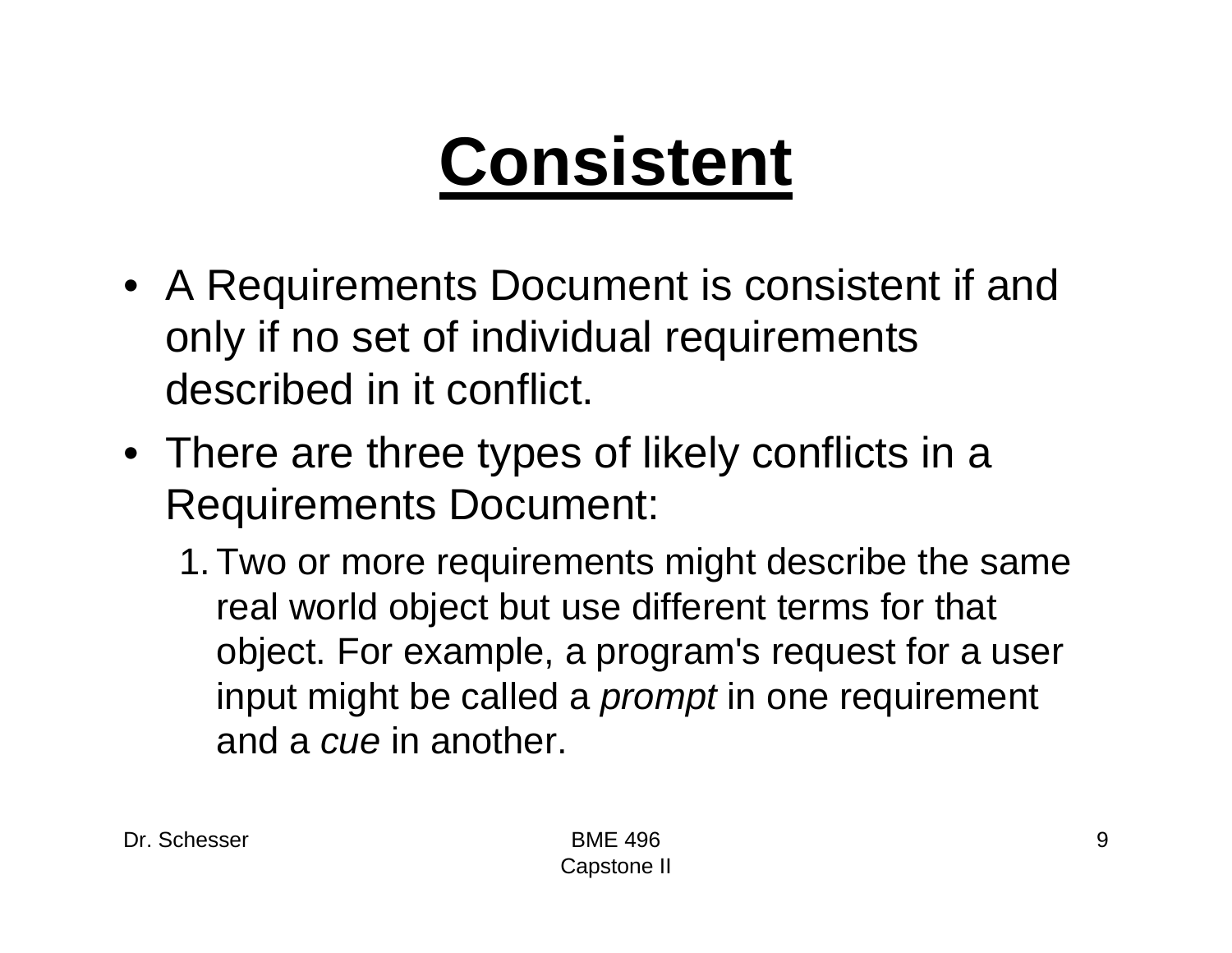## **Consistent**

- 2. The specified characteristics of real world objects might conflict. For example:
	- 1. The format of an output report might be described in one requirement as *tabular* but in another as *textual.*
	- 2. One requirement might state that all lights shall be green while another states that all lights shall be blue.
- 3. There might be a logical or temporal conflict between two specified actions. For ex- ample:
	- 1. One requirement might specify that the system will add two inputs and another specify that the system will multiply them.
	- 2. One requirement might state that *A* must always follow *B,*  while another requires that *A and B* occur simultaneously.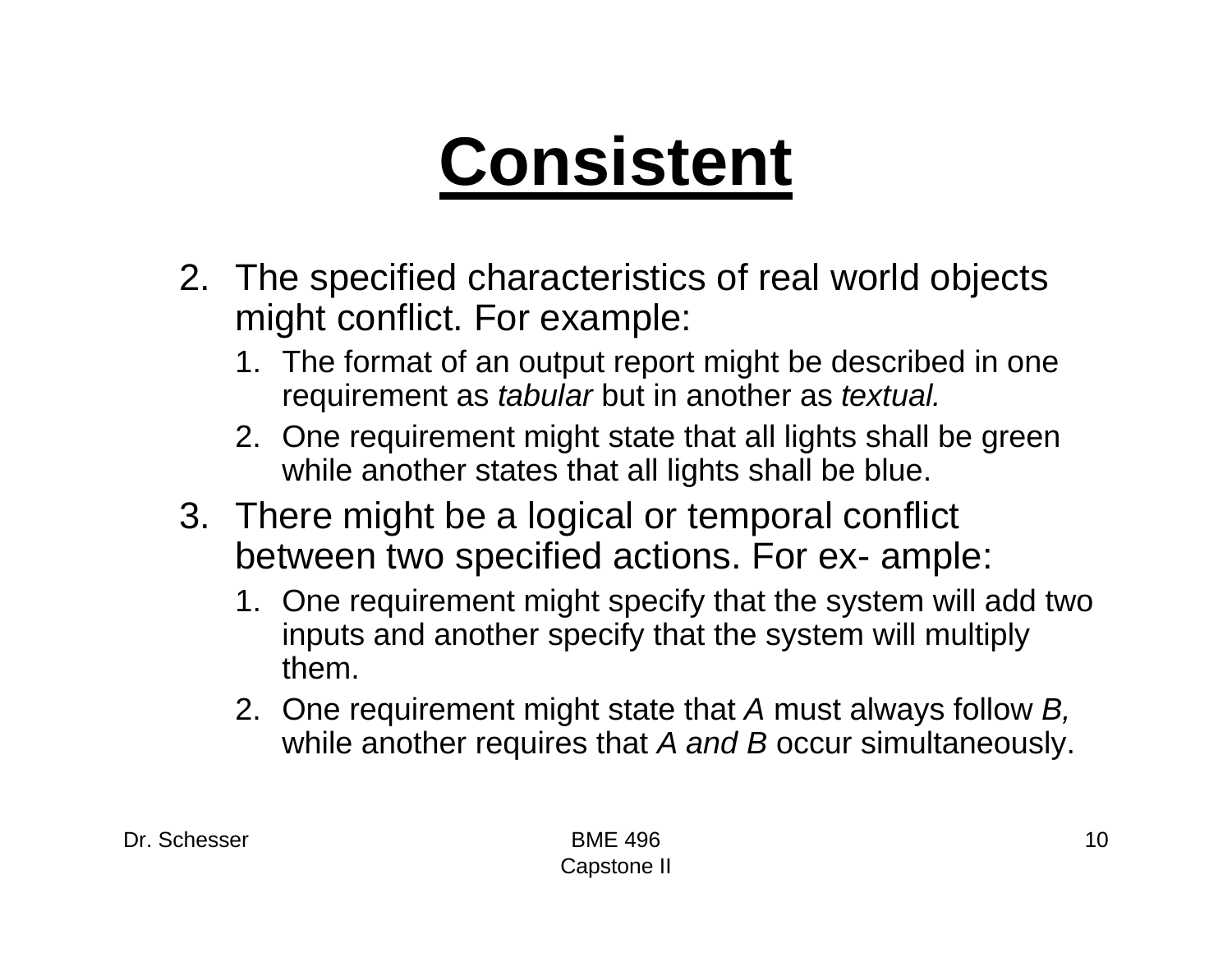### **Modifiable**

- $\bullet$  A Requirements Document is modifiable if its structure and style are such that any necessary changes to the requirements can be made easily, completely, and consistently. Modifiability generally requires A Requirements Document to:
	- 1. Have a coherent and easy-to-use organization, with a table of contents, an index, and explicit cross-referencing.
	- 2. Not be redundant; that is, the same requirement should not appear in more than one place in the Requirements Document.
		- $\bullet$ Redundancy itself is not an error, but it can easily lead to errors.
		- $\bullet$  Redundancy can occasionally help to make a Requirements Document more readable, but a problem can arise when the redundant document is updated. Assume, for instance, that a certain requirement is stated in two places. At some later time, it is determined that the requirement should be altered, but the change is made in only one of the two locations-. The Requirements Document then becomes inconsistent.
		- Whenever redundancy is necessary, the Requirements Document should include explicit cross-references to make it modifiable.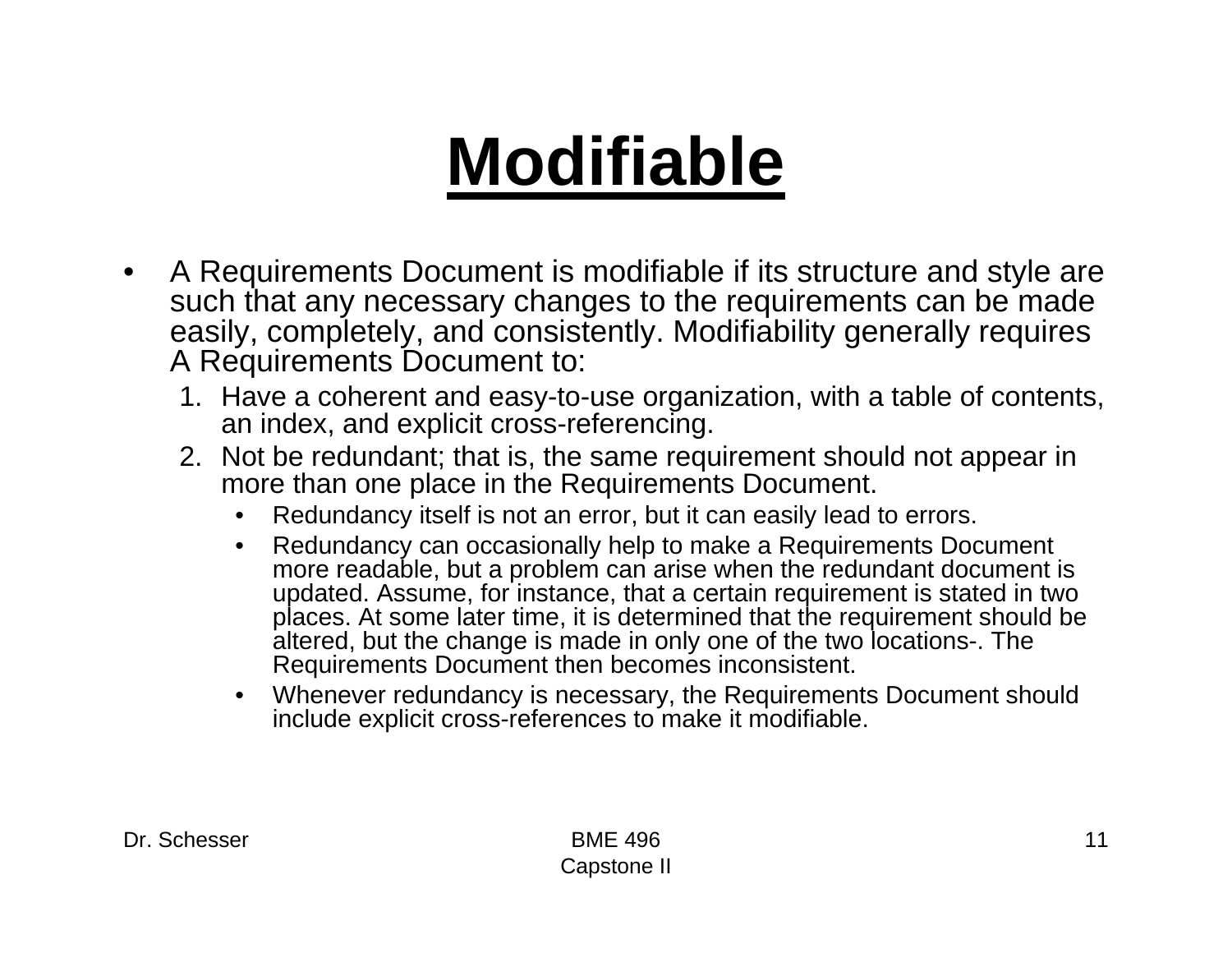### **Traceable**

- A Requirements Document is traceable if the origin of each of its requirements is clear and if it facilitates the referencing of each requirement in future development or enhancement documentation.
- Two types of traceability are recommended: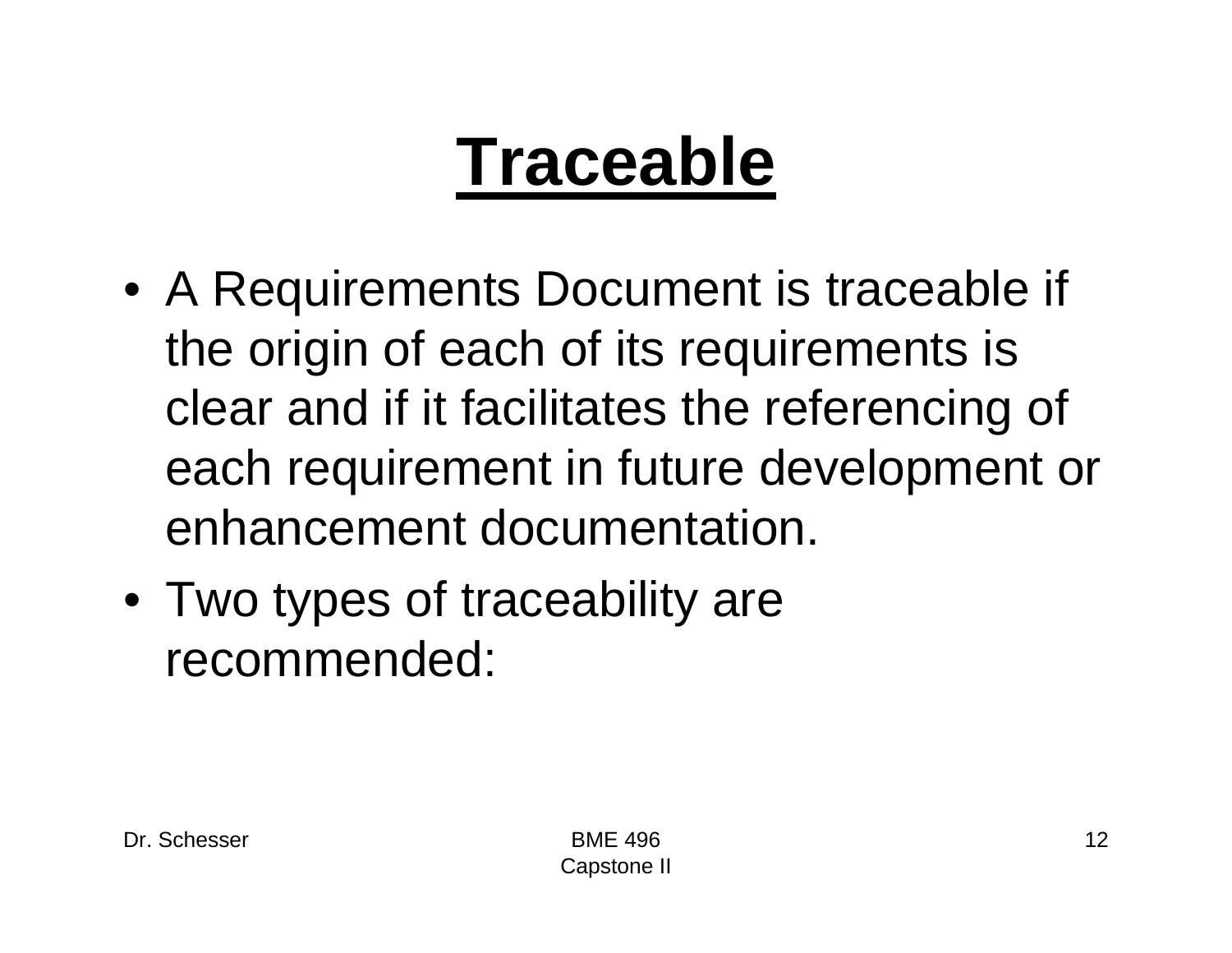#### **Traceable continued**

- 1. Backward traceability (that is, to previous stages of development) depends upon each requirement explicitly referencing its source in previous documents.
- 2. Forward traceability (that is, to all documents spawned by the Requirements Document) depends upon each requirement in the Requirements Document having a unique name or reference number.

When a requirement in the Requirements Document represents an apportionment or a derivative of another re-quirement, both forward and backward trace-ability should be provided.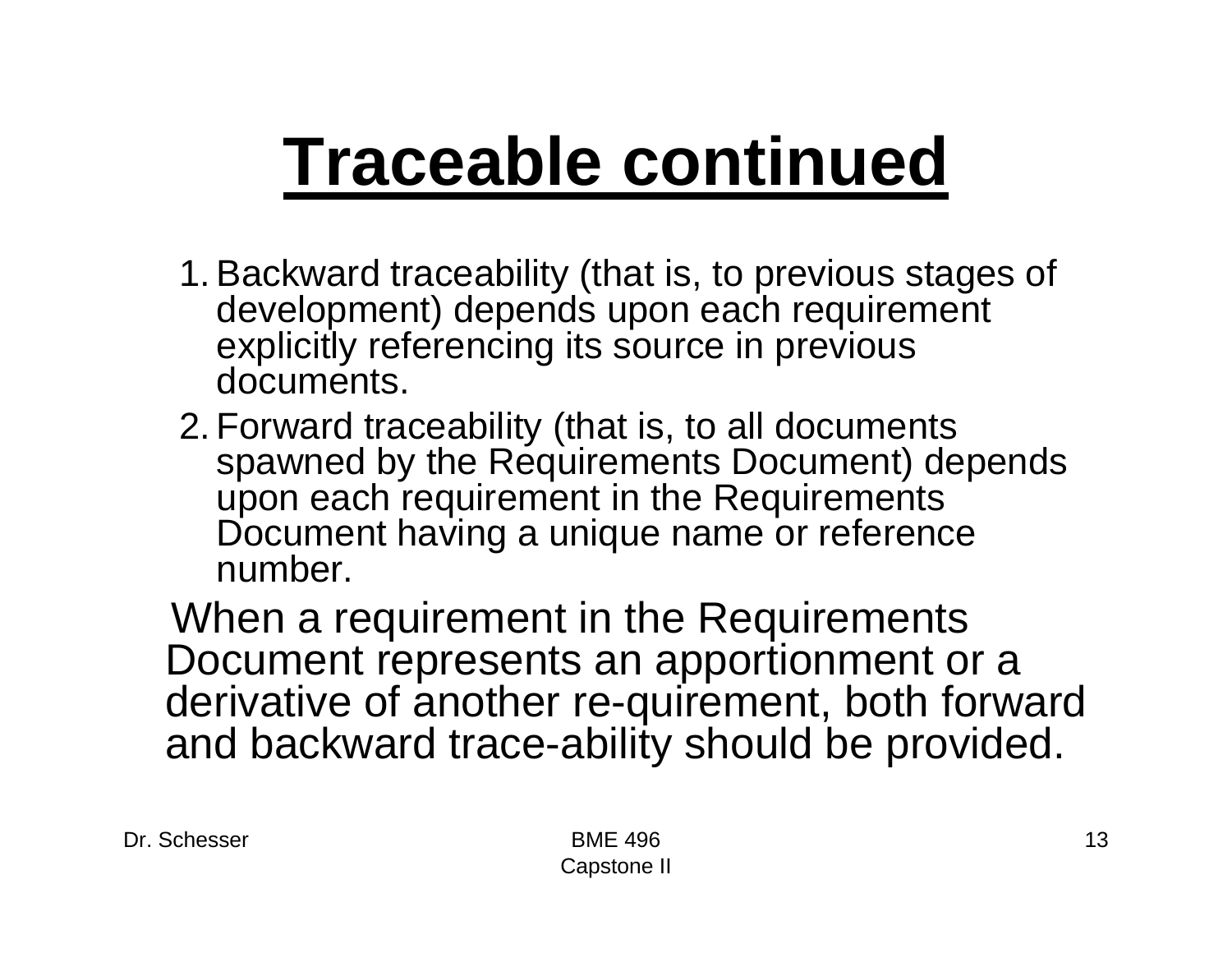#### **Usable During the Operation and Maintenance Phase**

• The Requirements Document must address the needs of the operation and maintenance phase, including the eventual replacement of the system.